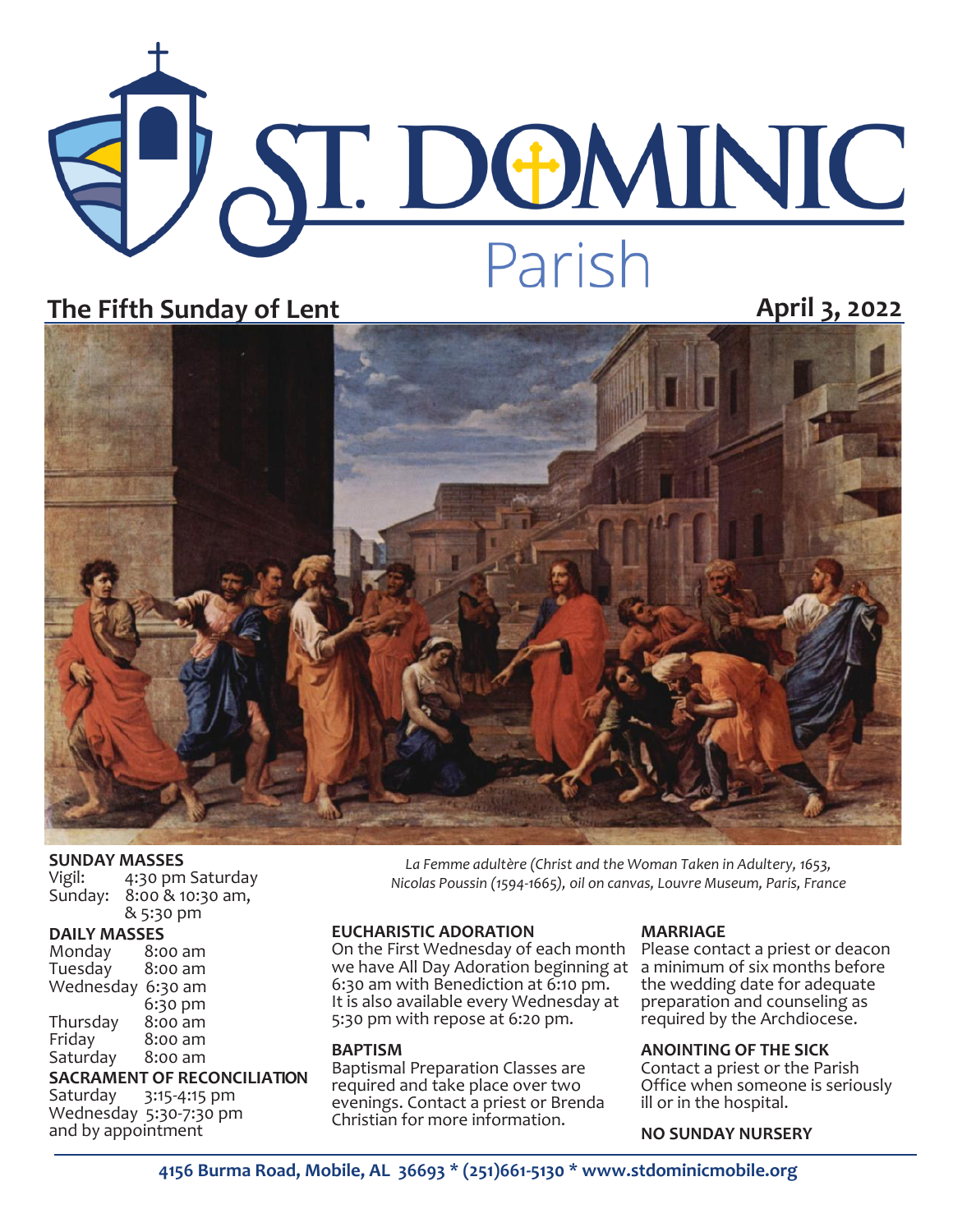| Pastor, Rev. Patrick R. Driscoll                                                                                                                                                                                                                                                                                                                                                                                                                                                                                                                                                                                                                                                                                                                                                                                                          | <b>Mass Intentions For The Week</b>                                                                                                                                                                                                                                                                                                                                                                                                     |            |                                                                                                                                                                                                                                                                                                                                                                    |  |  |
|-------------------------------------------------------------------------------------------------------------------------------------------------------------------------------------------------------------------------------------------------------------------------------------------------------------------------------------------------------------------------------------------------------------------------------------------------------------------------------------------------------------------------------------------------------------------------------------------------------------------------------------------------------------------------------------------------------------------------------------------------------------------------------------------------------------------------------------------|-----------------------------------------------------------------------------------------------------------------------------------------------------------------------------------------------------------------------------------------------------------------------------------------------------------------------------------------------------------------------------------------------------------------------------------------|------------|--------------------------------------------------------------------------------------------------------------------------------------------------------------------------------------------------------------------------------------------------------------------------------------------------------------------------------------------------------------------|--|--|
| Email: pdriscoll@stdominicmobile.org                                                                                                                                                                                                                                                                                                                                                                                                                                                                                                                                                                                                                                                                                                                                                                                                      | Sat, April 2                                                                                                                                                                                                                                                                                                                                                                                                                            | 4:30 p.m.  | Phyllis Rehm (D)                                                                                                                                                                                                                                                                                                                                                   |  |  |
| Deacon Robert E. Kirby, Jr.<br>Email: rkirby@stdominicmobile.org                                                                                                                                                                                                                                                                                                                                                                                                                                                                                                                                                                                                                                                                                                                                                                          | Sunday, April 3                                                                                                                                                                                                                                                                                                                                                                                                                         | 8:00 a.m.  | Connie O'Brien (D)                                                                                                                                                                                                                                                                                                                                                 |  |  |
| Deacon Aldon O. Ward<br>Email: award@stdominicmobile.org                                                                                                                                                                                                                                                                                                                                                                                                                                                                                                                                                                                                                                                                                                                                                                                  |                                                                                                                                                                                                                                                                                                                                                                                                                                         | 10:30 a.m. | Josette Zoghby and<br>David Campbell (D)                                                                                                                                                                                                                                                                                                                           |  |  |
| Deacon Wiley J. Christian III<br>Email: wchristian@stdominicmobile.org                                                                                                                                                                                                                                                                                                                                                                                                                                                                                                                                                                                                                                                                                                                                                                    |                                                                                                                                                                                                                                                                                                                                                                                                                                         | 5:30 p.m.  | Missa Pro Populo                                                                                                                                                                                                                                                                                                                                                   |  |  |
| <b>PARISH OFFICE HOURS</b>                                                                                                                                                                                                                                                                                                                                                                                                                                                                                                                                                                                                                                                                                                                                                                                                                | Monday, April 4                                                                                                                                                                                                                                                                                                                                                                                                                         | 8:00 a.m.  | Brent Jarreau (L)                                                                                                                                                                                                                                                                                                                                                  |  |  |
| Monday - Friday, 8:00 a.m. - 4:00 p.m.<br><b>ST. DOMINIC CATHOLIC SCHOOL HOURS</b>                                                                                                                                                                                                                                                                                                                                                                                                                                                                                                                                                                                                                                                                                                                                                        | Tuesday, April 5                                                                                                                                                                                                                                                                                                                                                                                                                        | 8:00 a.m.  | Stephen Heisler (D)                                                                                                                                                                                                                                                                                                                                                |  |  |
| Monday - Friday, 7:15 a.m. - 3:45 p.m.                                                                                                                                                                                                                                                                                                                                                                                                                                                                                                                                                                                                                                                                                                                                                                                                    | Wed, April 6                                                                                                                                                                                                                                                                                                                                                                                                                            | 6:30 a.m.  | Kay Farrell (L)                                                                                                                                                                                                                                                                                                                                                    |  |  |
| The readings for this Sunday, April 3, 2022 can                                                                                                                                                                                                                                                                                                                                                                                                                                                                                                                                                                                                                                                                                                                                                                                           |                                                                                                                                                                                                                                                                                                                                                                                                                                         | 6:30 p.m.  | Connie O'Brien (D)                                                                                                                                                                                                                                                                                                                                                 |  |  |
| be found online using the following link: https://                                                                                                                                                                                                                                                                                                                                                                                                                                                                                                                                                                                                                                                                                                                                                                                        | Thurs, April 7                                                                                                                                                                                                                                                                                                                                                                                                                          | 8:00 a.m.  | Steve Heisler (D)                                                                                                                                                                                                                                                                                                                                                  |  |  |
| bible.usccb.org/bible/readings/040322.cfm<br><b>STEWARDSHIP</b>                                                                                                                                                                                                                                                                                                                                                                                                                                                                                                                                                                                                                                                                                                                                                                           | Friday, April 8                                                                                                                                                                                                                                                                                                                                                                                                                         | 8:00 a.m.  | Russell Ladd (D)                                                                                                                                                                                                                                                                                                                                                   |  |  |
| " For his sake I have accepted the loss of all                                                                                                                                                                                                                                                                                                                                                                                                                                                                                                                                                                                                                                                                                                                                                                                            | Sat, April 9                                                                                                                                                                                                                                                                                                                                                                                                                            | 8:00 a.m.  | Jimmy Oberkirch (D)                                                                                                                                                                                                                                                                                                                                                |  |  |
| things and I consider them so much rubbish, that                                                                                                                                                                                                                                                                                                                                                                                                                                                                                                                                                                                                                                                                                                                                                                                          | Please pray for the sick:                                                                                                                                                                                                                                                                                                                                                                                                               |            |                                                                                                                                                                                                                                                                                                                                                                    |  |  |
| I may gain Christ"<br>Philippians 3:8<br>The first commandment says that we should<br>not put other gods before the Lord.<br>Sharing all of our gifts - our time in prayer,<br>our talent in charitable works and our<br>treasure to support the Church helps us keep<br>God first in everything. It helps us from putting<br>other gods before God. It helps us from<br>becoming a slave to our possessions. It helps<br>us to use our gifts for the glory of God and<br>not for the glory of ourselves.<br>Reminder, the Rice Bowls are due by Holy<br>Thursday. You can drop them at the Parish<br>Office or bring them to Holy Thursday Mass.<br>If you are interested in being a Lector for our<br>Holy Week and/or Easter Masses please let<br>Michele Manry know at mmanry@mobarch.org<br>or use the sign up form in the Sacristy. | Toni Aldrich<br>Marguerite Blackard<br>Charlotte Brady<br>Georgette Brocato<br><b>WM Cazalas</b><br>Mahala Church<br>Susan Coffey<br>David Gonzales<br>Jacque Green<br>Ray Green<br>Barbara Harrington<br>Charlie Hawkins<br><b>Gabriel Hawkins</b><br>Katie Histing<br>Cory Kalifeh<br>Mary Kerr<br><b>Bill Klein</b><br>Cooper Klein<br>Vicky Klein<br>Mary Lindamood                                                                 |            | Christian Lofton<br>Sam Lyons<br>Annesia Miller<br>Eleesha Neese<br>Rita O'Brien<br>David Poirier<br>Steve Polozola<br>Clarence Pool<br><b>Doris Powers</b><br>Sandy Quinnelly<br>Laurie Rel<br>Mike Rehm<br>Rose Mary Rehm<br>Phillip Roebling<br><b>Kim Sanders</b><br>Louis Seiter<br>Ava Smith<br>Jennifer Phillips Smith<br>Joe Verneuille<br>Maryneil Walker |  |  |
| The Light is ON * for You.<br>Celebrate the Sacrament of Reconciliation<br>The Light is on for you! Confessions are<br>available on Wednesdays from 5:30-7:30 pm<br>during Lent & Saturdays from 3:15-4:15 pm.<br>You are encouraged to come and obtain<br>forgiveness of your sins in our confessionals or<br>by appointment with the priest.                                                                                                                                                                                                                                                                                                                                                                                                                                                                                            | Please pray for the Repose of the Soul of <b>Zella Lancaster.</b><br>If you would like your name or the name of your loved<br>one added on this list please call the Parish Office at<br>(251) 661-5130 or email mwilson@stdominicmobile.org.<br>If you or a loved one is hospitalized, it is important you<br>notify the Parish office if you would like a clergy to visit.<br>Local hospitals no longer notify us with patient lists. |            |                                                                                                                                                                                                                                                                                                                                                                    |  |  |
| Welcome to St. Dominic Parish Where Stowardship is a Way of Life                                                                                                                                                                                                                                                                                                                                                                                                                                                                                                                                                                                                                                                                                                                                                                          |                                                                                                                                                                                                                                                                                                                                                                                                                                         |            |                                                                                                                                                                                                                                                                                                                                                                    |  |  |

**Welcome to St. Dominic Parish**, **Where Stewardship is a Way of Life**  We invite newcomers to complete a registration form which can be found in the Parish Office.